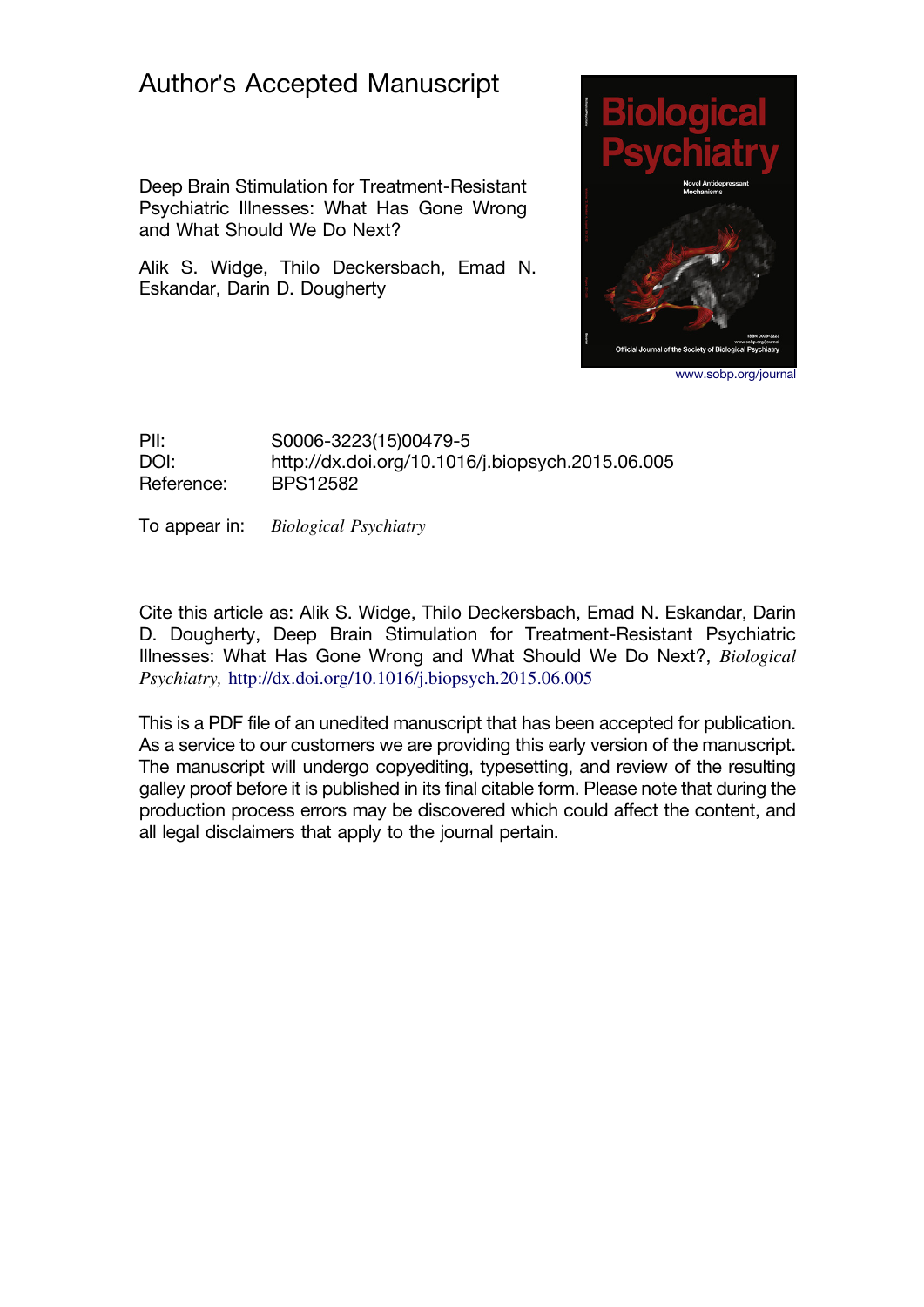#### **Deep Brain Stimulation for Treatment-Resistant Psychiatric Illnesses: What Has**

# **Gone Wrong and What Should We Do Next?**

Alik S. Widge<sup>1,2,\*</sup>, Thilo Deckersbach<sup>1</sup>, Emad N. Eskandar<sup>3</sup>, Darin D. Dougherty<sup>1</sup>

1: Department of Pyschiatry, Massachusetts General Hospital and Harvard Medical

School, Charlestown, MA

2: Picower Institute for Learning & Memory, Massachusetts Institute of Technology,

Cambridge, MA

3: Department of Neurological Surgery, Massachusetts General Hospital and Harvard

Medical School, Boston, MA

\*: Corresponding author.

149 13th St, Room 2625, Charlestown, MA, 02129 awidge@partners.org 617-643-2580

Key Words: Deep brain stimulation, neuromodulation, neurotherapeutics, biomarkers,

diagnosis, clinical trials

Abstract: 0 words

Body: 999 words

Figures/Tables: None

**Abstract** None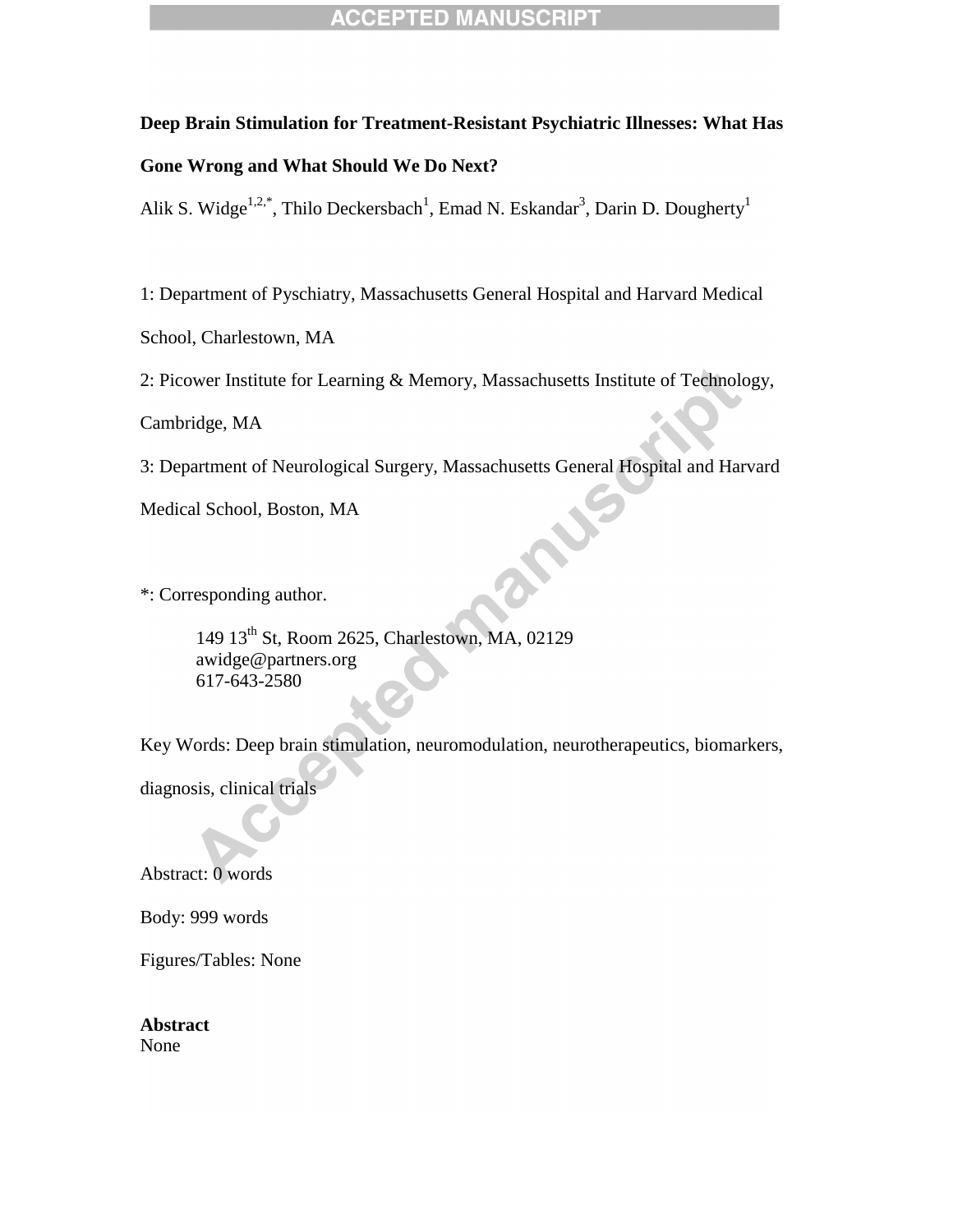#### **Text**

Invasive brain stimulation, particularly deep brain stimulation (DBS) has been heralded as a step forward for psychiatry. Despite great promise, recent well-controlled studies for psychiatric illness have failed. We hypothesize that the root of these difficulties is our inability to carefully choose the patients to whom we offer DBS. Based on emerging results in neurobiology, we suggest a way forward, through clinical studies that focus more closely on the underlying disturbances.

Roughly a decade ago, the literature blossomed with successes for DBS in refractory psychiatric illnesses. DBS showed open-label efficacy at multiple anatomic targets in major depressive disorder (MDD) and obsessive-compulsive disorder (OCD) (1–3). Since then, despite careful design, two large randomized trials of DBS for MDD have failed (4). The lone survivor in the United States is DBS for treatment-refractory OCD. This is available under a Humanitarian Device Exemption (HDE), which does not require controlled data because few OCD patients qualify for implantation each year. Noninvasive neuromodulatory technologies have reached wider clinical use, but with a roughly 50% response rate in treatment resistant depression(5), there is a long way to go.

What went wrong? And how can we fix it? We cannot simply blame large placebo effects. Designing shams for neuromodulation is difficult, but recent trials have verified effective blinding $(4)$ . We submit that the solution is simpler and well-known to most investigators: clinical rating scales and the checklist-based diagnostic approach do not measure what DBS actually does.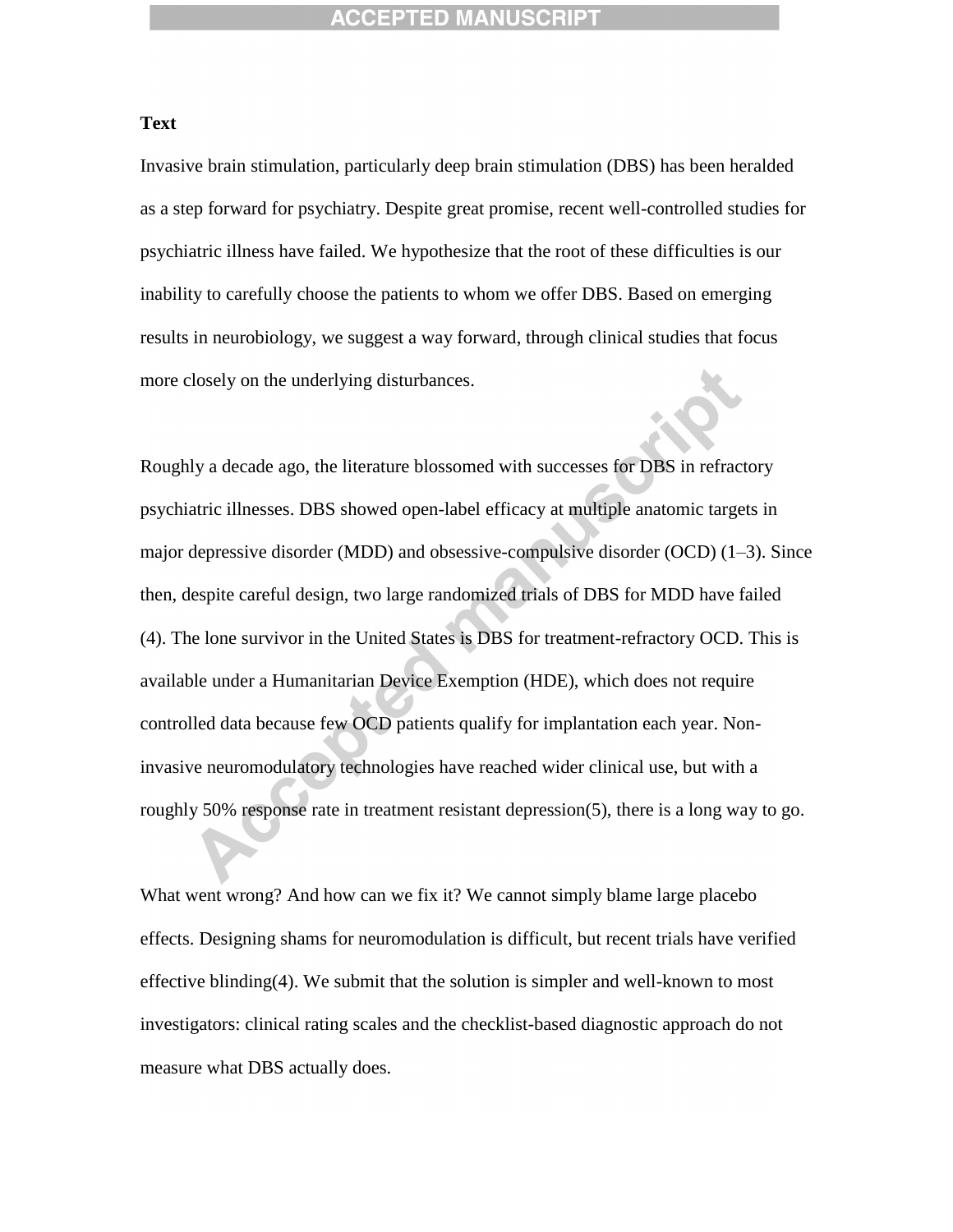The MDD trial failures illustrate this. None of the targets in those trials covers the full range of depression symptoms. The subcallosal cingulate (Cg25) target was selected for its role in negative mood (2). VC/VS' effects were first demonstrated for OCD, suggesting an effect on perseverative thinking (1). Medial forebrain bundle (MFB), the newest target with open-label results in MDD, was proposed for anhedonia (6). Each target has a different hypothesized mechanism of action and addresses a different MDD phenotype. Put another way, initiatives such as the NIMH Research Domain Criteria (RDoC) project reflect a growing understanding that each DSM diagnosis contains multiple phenotypic clusters, and each cluster may represent a different neuro-phenotype. DBS is an intervention on a circuit, which we would expect to only affect a subset of symptoms, not the full checklist of criteria. Trialing DBS for all-comers MDD, without first ensuring that patients have an appropriate circuit deficit or its corresponding clinical phenotype, biased our trials towards failure. Unless the investigator is lucky and recruits exactly the right patient sample, DBS has no substrate with which to work. By contrast, conventional treatments have begun to show that they are effective when targeted to specific functional deficits. A single cognitive-behavioral therapy, focused on emotion regulation, has proven efficacious across mood and anxiety disorders (7). The iSPOT-D trial recently indicated that MDD patients who show a specific cognitive-impairment phenotype also have a different pattern of medication response (8).

Building on the above, we propose a new direction: DBS trials should select patients based on measureable trans-diagnostic behaviors embedded within clinical diagnoses,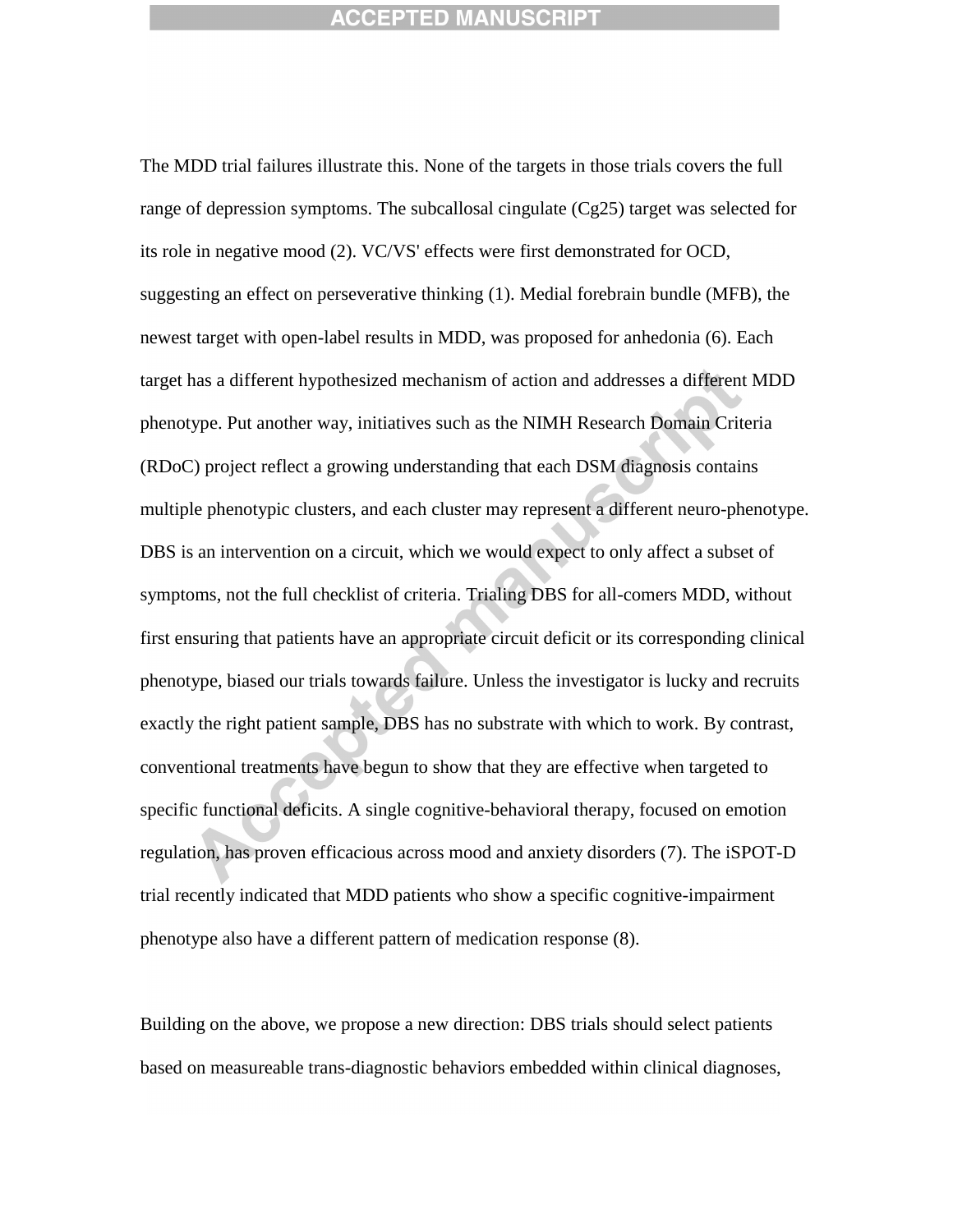and should emphasize change in those behaviors as their primary outcomes. From a regulatory perspective, it will still be necessary to target DBS to disorders, not to the behaviors directly. In the United States, at least, the Food & Drug Administration labels devices for diagnoses. We cannot readily test a DBS equivalent of psychotherapy's Unified Protocol. However, we **can** select patients based on a biomarker within a disorder. This is the foundation of NIMH's "experimental medicine" approach to clinical trials. It enables the construction of more reliable models of mental illness at multiple levels (9). It also comports with what we now know. DBS, at any target, modulates the activity of a distinct circuit (although targets may access overlapping circuits). Each circuit can be mapped to a functional domain, whether an RDoC Construct or a broader notion such as obsessional thinking. That domain level is also what we can measure with psychophysical tasks. This implies that most of the human neuroscience literature tells us about domains and circuits, not disorders. We propose to adapt those neuroscience schemas to the realm of clinical trials, developing a more rational basis for DBS targeting. No one would be surprised if a trial of an antibiotic for "fever" failed; we would expect efficacy against a specific bacterium type. The next generation of DBS trials should aim for similar precision.

That cross-diagnostic approach also offers a "silver lining" for recent failed trials. Investigators now have patient cohorts with functional implants and varying degrees of clinical response. Studying them through fMRI, EEG and/or MEG could reveal biomarkers and circuit-specific phenomena that could then refine patient selection or define a new trial target. As an example, in our recent trial of VC/VS DBS for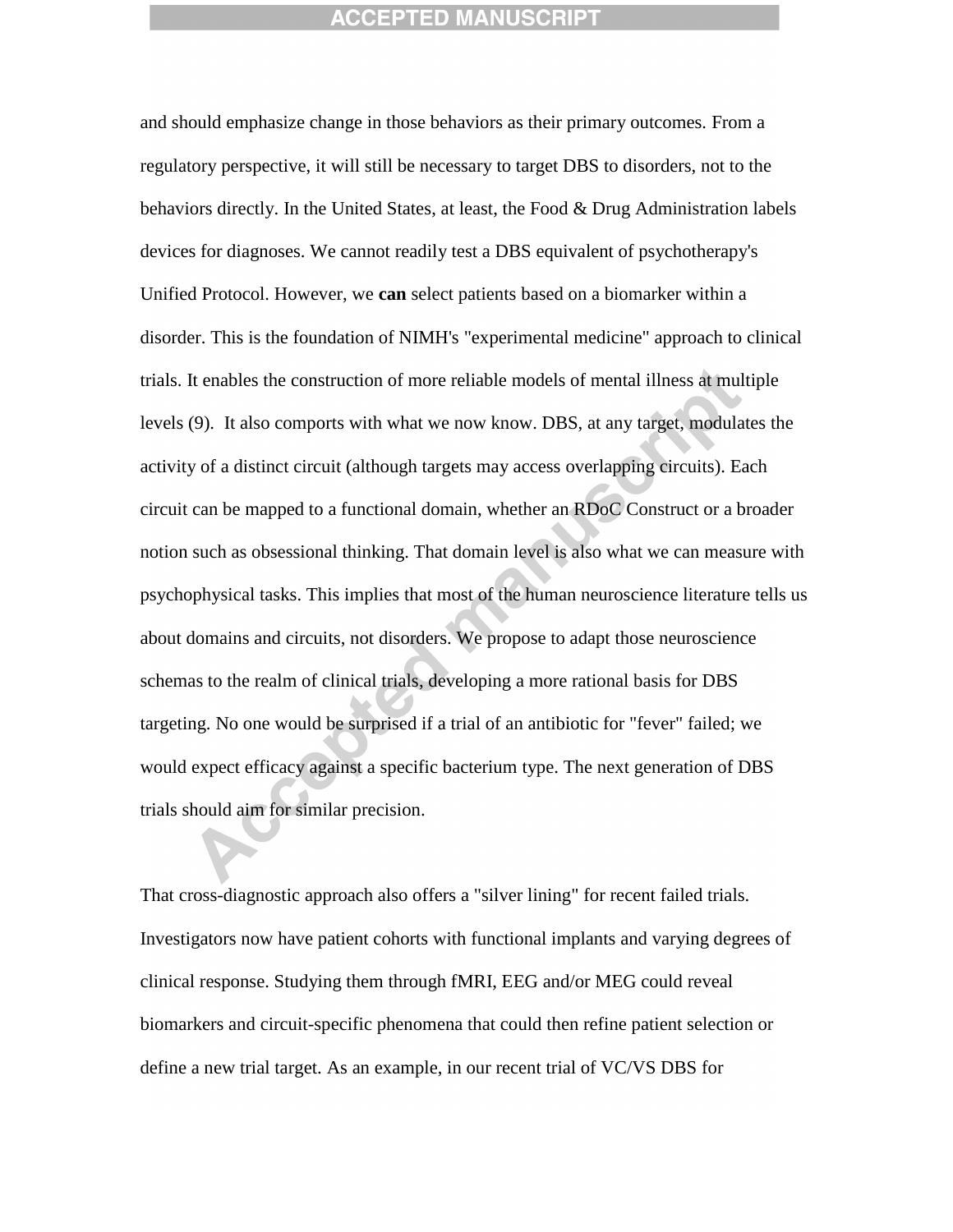depression, improvement on the Montgomery-Asberg Depression Rating Scale (MADRS) correlated with DBS-induced change in a psychophysical task. DBS reduced reaction times in an Affective Interference Task, which combines emotional distractors with Stroop-like cognitive interference. That reduction correlated with the absolute decline in MADRS ( $r=0.56$ ,  $p<0.03$ ) (10). This matches a similar finding from the iSPOT-D investigators(8). To exploit this in a clinical trial, we could screen patients with treatment-resistant depression using the same task. Entry to the trial would then depend on impaired performance and/or abnormal patterns of brain activation, e.g. recruitment of additional brain areas to compensate for a deficit. This would identify a cohort of patients with specific impairments in a circuit linked to VC/VS, who in turn might be more likely to benefit from VC/VS DBS. The same approach could apply across disorders/targets, e.g. an emotion-regulation task to screen for patients with Cg25-relevant impairment, or a reward valuation task to screen for anhedonic MFB DBS candidates.

The inventor R. Buckminster Fuller reportedly said "There is no such thing as a failed experiment, only experiments with unexpected outcomes." DBS' recent tribulations were unexpected, but in retrospect, not surprising. From those apparent failures, we now have an opportunity to enhance both the basic science and the clinical toolkit of psychiatry.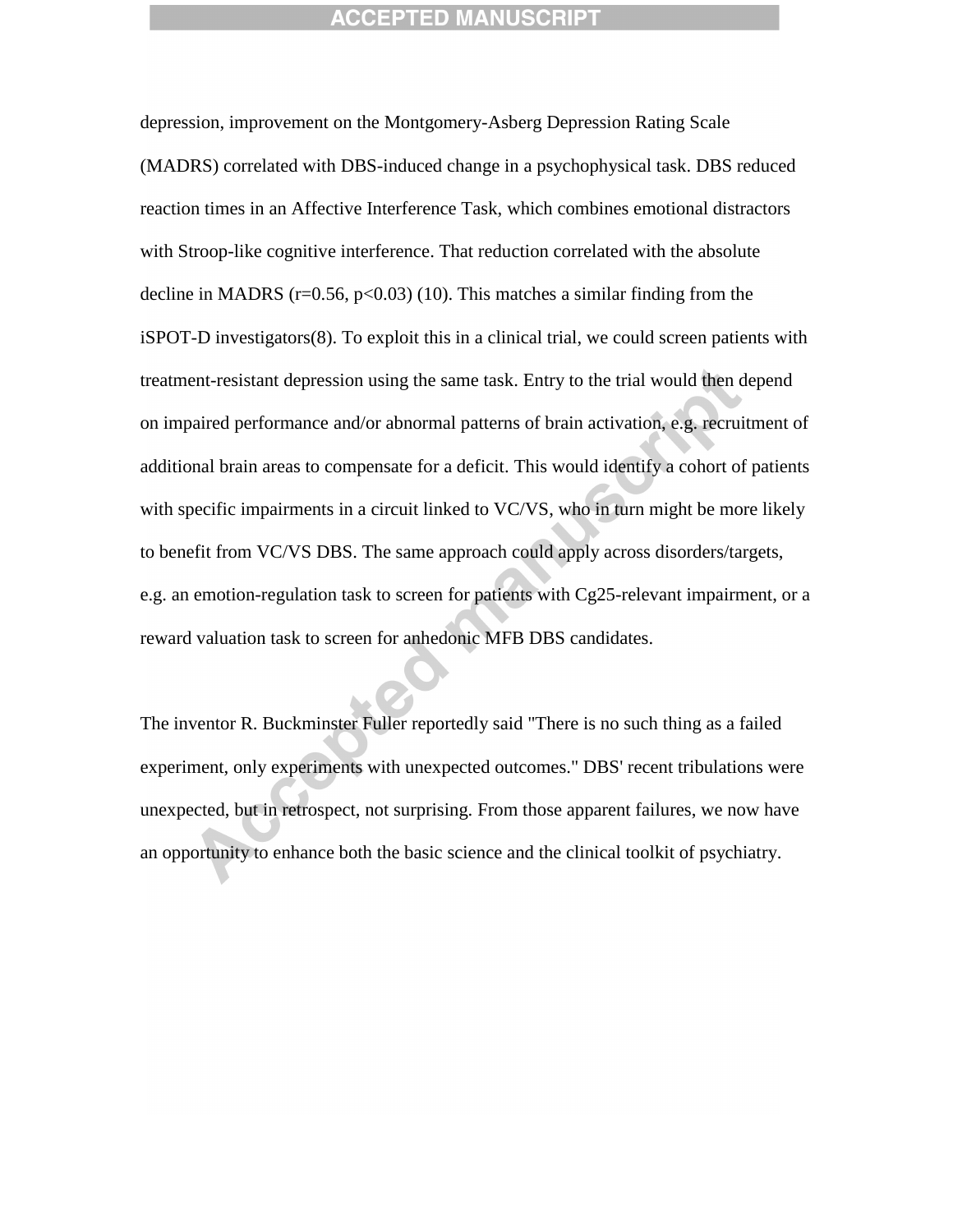# **Acknowledgements**

The authors gratefully acknowledge the support of the DARPA SUBNETS program, cooperative agreement W911NF-14-2-0045.

# **Financial Disclosures**

DDD and ENE have received research support from and served on advisory panels for Medtronic and Cyberonics. All authors are named inventors on a patent application

related to transdiagnostic targeting of brain stimulation interventions.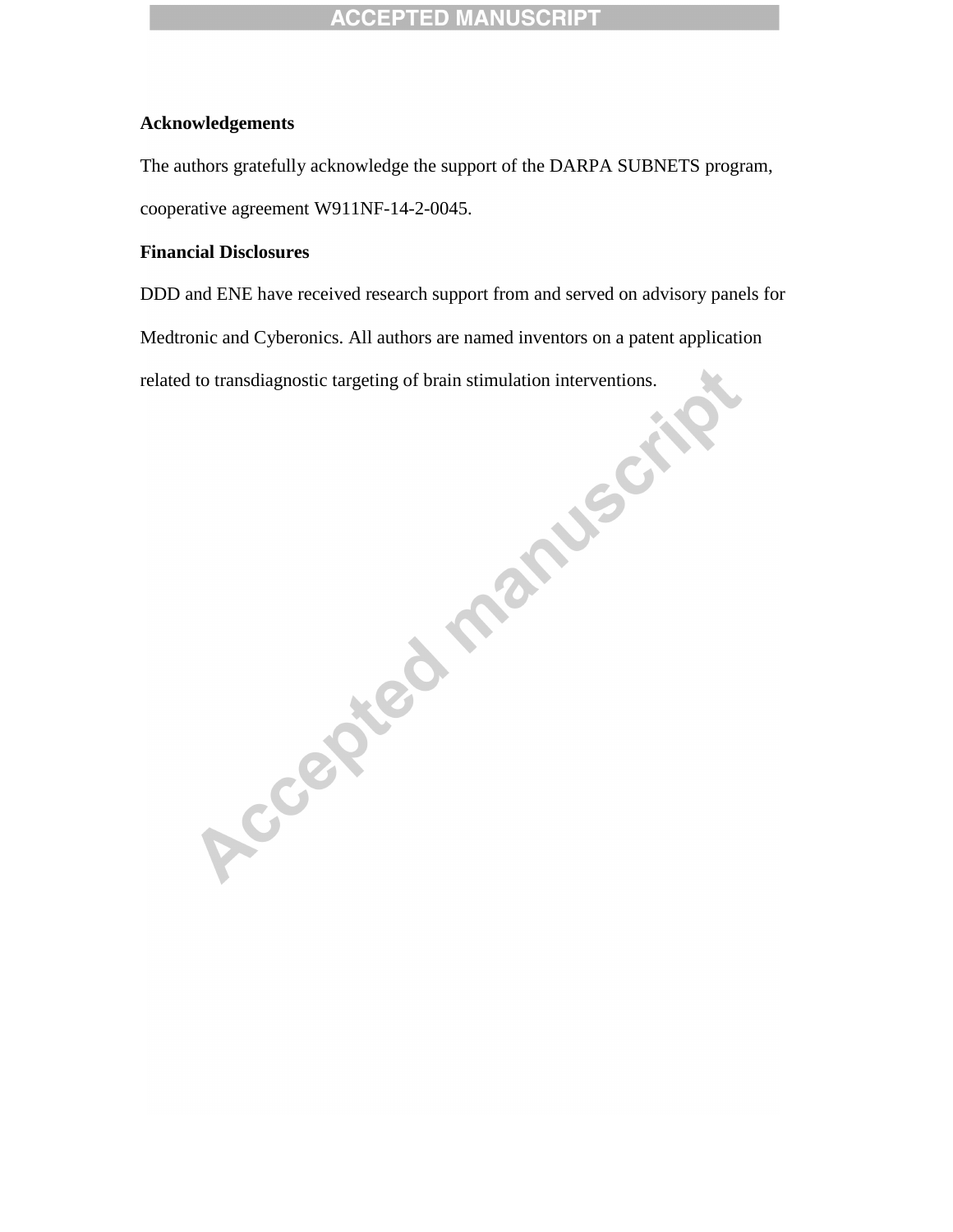# **References**

- 1. Nuttin B, Cosyns P, Demeulemeester H, Gybels J, Meyerson B (1999): Electrical stimulation in anterior limbs of internal capsules in patients with obsessivecompulsive disorder. *The Lancet*. 354: 1526.
- 2. Mayberg HS, Lozano AM, Voon V, McNeely HE, Seminowicz D, Hamani C, *et al.* (2005): Deep Brain Stimulation for Treatment-Resistant Depression. *Neuron*. 45: 651–660.
- 3. Malone DA, Dougherty DD, Rezai AR, Carpenter LL, Friehs GM, Eskandar EN, *et al.* (2009): Deep brain stimulation of the ventral capsule/ventral striatum for treatment-resistant depression. *Biol Psychiatry*. 65: 267–275.
- 4. Dougherty DD, Rezai AR, Carpenter LL, Howland RH, Bhati MT, O'Reardon JP, *et al.* (n.d.): A randomized sham-controlled trial of deep brain stimulation of the ventral capsule/ventral striatum for chronic treatment-resistant depression. *Biol Psychiatry*. . doi: 10.1016/j.biopsych.2014.11.023.
- 5. Carpenter LL, Janicak PG, Aaronson ST, Boyadjis T, Brock DG, Cook IA, *et al.* (2012): Transcranial magnetic stimulation (TMS) for major depression: a multisite, naturalistic, observational study of acute treatment outcomes in clinical practice. *Depress Anxiety*. 29: 587–596.
- 6. Schlaepfer TE, Bewernick BH, Kayser S, Mädler B, Coenen VA (2013): Rapid effects of deep brain stimulation for treatment-resistant major depression. *Biol Psychiatry*. 73: 1204–1212.